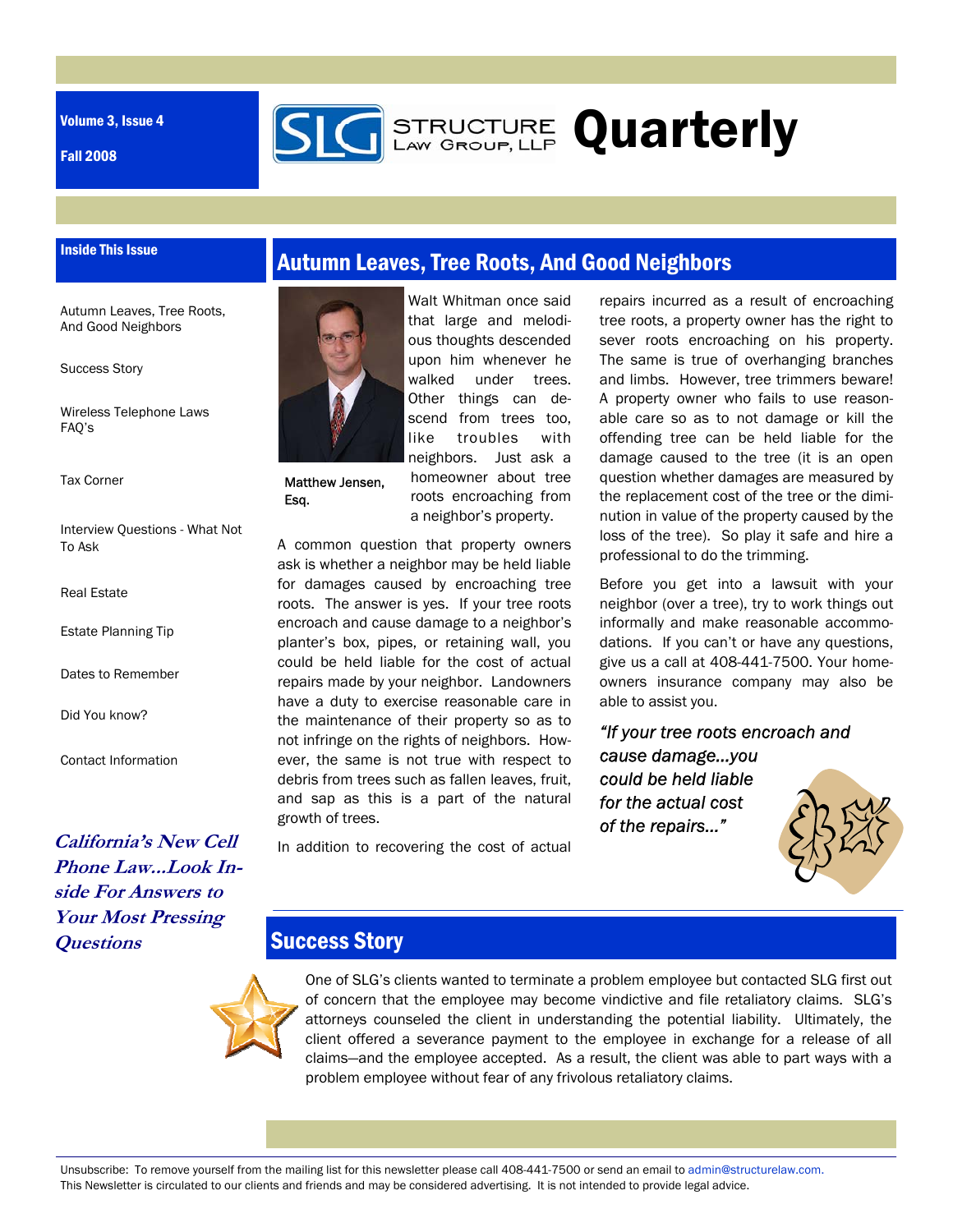## Wireless Telephone Laws FAQs

Here are some answers to frequently asked questions about the new hands free telephone law that took effect July 1, 2008.

What are the fines if I am caught? The base fine for the First offense is \$20 and \$50 for subsequent convictions.

Will the conviction appear on my driving record? Yes, but a violation point will not be added.

#### Can I be pulled over by a law enforcement officer just for using my handheld wireless telephone? YES.

Can I text while driving? The law does not yet specifically prohibit texting, but an officer can pull over and issue a citation to a driver of any age if, in the officer's opinion, the driver was distracted and not operating the vehicle safely. However, starting in 2009 it will be illegal to read or send a text message while driving.

#### Will it be legal to use a Bluetooth or other earpiece? Yes,



[source: California Highway Patrol]

however you cannot have BOTH ears cov-



ered.

### Tax Corner

#### Win a Lawsuit and Get Your Taxes Paid?

Win a lawsuit and you may be able to boost your damages to cover any extra taxes. A paramedic won a discrimination case and a district court increased the damages for the extra taxes she would have to pay as a result of the lump sump payment putting her in a higher tax bracket. (Loesch v. Philia, D.C., PA) [Source: Kiplinger Tax Letter, Vol. 83, No. 15]

#### • Tax Return Due Dates Changing in 2009

The IRS just moved the extension due date up by one month for partnerships, LLCs, and trusts, This means that, for calendar year taxpayers, your partnership, LLC and trust federal returns will be due September 15, 2009 rather than October 15th. California has not changed its due dates, so you will still have until October 15th to file your California returns.

## Drivers under 18



Am I allowed to use my wireless telephone hands free? NO. Drivers under the age of 18 may not use a wireless telephone, pager, laptop or any other electronic communication or mobile services device to speak or text while driving in any manner, even hands free. EXCEPTION: in emergency situations to call police, fire or medical authorities.

May I use the hands-free feature while driving if my car has the feature built in? NO. The law prohibits anyone under the age of 18 from using any type of wireless device while driving, except in an emergency situation.

Can a law enforcement officer stop me for using my hands-free device while driving? No. For drivers under the age of 18, this is considered a SECONDARY violation meaning that a law enforcement officer may cite you for using a hands-free wireless phone if you were pulled over for another violation. However, the prohibition against using a handheld wireless telephone while driving is a PRIMARY violation for which a law enforcement officer can pull you over.

#### **Buy a Car For Your Business**

2008 is a good year to buy a car for business. First year write-offs are much higher than 2007, with even higher limits for SUVs over 6,000 pounds. On a \$50,000 new heavy SUV put in use in 2008, 100% used for business, \$40,000 can be written off. [Source: Kiplinger Tax Letter, Vol. 83, No. 15]

#### **LLC Fee Update**

We have another verdict on the California LLC Gross Receipts Tax. Section 17942 of the LLC Act now states that the LLC fee is based upon "total income from all sources derived from or attributable to this state for the taxable year." The California Court of Appeals recently used this statutory language to redetermine the LLC fee due for years prior to the change in the law. (Ventas Finance I, LLC v. FTB (August 11, 2008)) This case has been sent back to the lower court to calculate the fee, and an appeal is anticipated. However, it looks like the LLC fee will survive, based on California source income.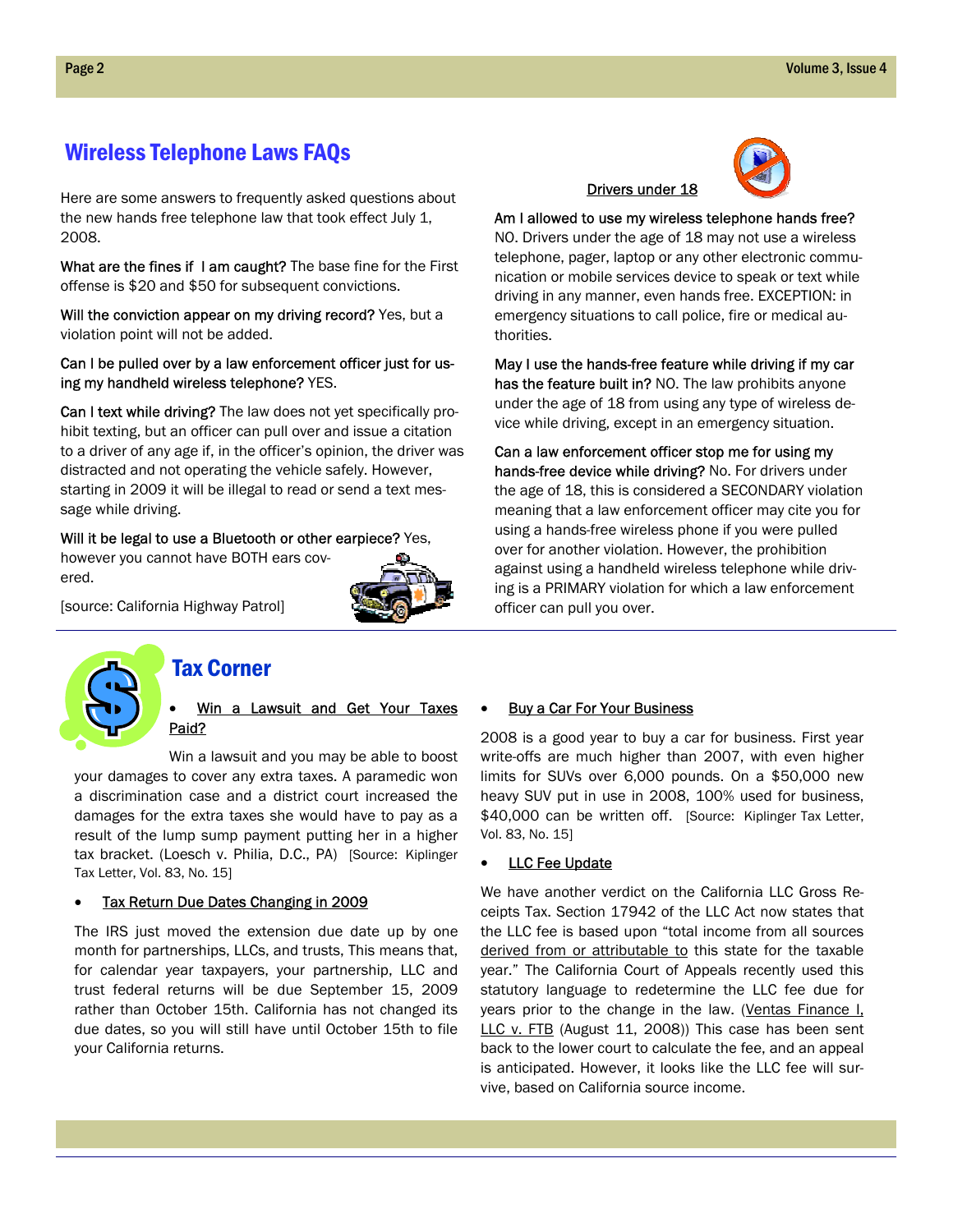## Interview Questions - What Not To Ask

The hiring process can create a myriad of problems for potential employers including what kind of questions to ask during an interview. One wrong question could result in a discrimination lawsuit. In order to avoid this potential problem, here is a list of questions that should not be asked during a job interview.

- 1. Are you married or divorced?
- 2. How old are you?
- 3. Do you have any children, and if so, how old are they?
- 4. Do you own or rent your home?
- 5. What church do you attend?
- 6. Do you have any debt?
- 7. Do you belong to any social or political groups?
- 8. How much and what kinds of insurance do you have?
- 9. Do you suffer from an illness or disability?
- 10. Have you ever been hospitalized?
- 11. Have you received treatment from a psychiatrist?
- 12. Have you had a major illness recently?
- 13. Do you have any disabilities or impairments that might affect your performance in this job?
- 14. Are you taking prescription drugs?
- 15. Have you ever been treated for alcoholism or drug addition?
- 16. Do you plan to get married?
- 17. Do you plan to start a family?
- 18. What are your day care plans?
- 19. Do you think you could perform the job as well as a man?
- 20. Are you likely to take time off under FMLA?

Every question should relate to how a person is qualified to perform the job they are applying for. If a job candidate gives you information that you're not allowed to ask about, don't pursue the topic any further. [Source: HR Specialist, December 2007]



#### Real Estate

Plan Ahead to Avoid  $3\frac{1}{3}\%$  Withholding on Sale of California Real Estate

Escrow companies are required to withhold  $3\frac{1}{3}\%$  of the gain on the sale of California

real estate in order to cover California taxes due on the sale. Partnerships, corporations and some LLCs are exempt from the requirement. Now, for sales after January 1, 2007 a seller may elect to calculate the actual estimated gain or loss (subject to certain exclusions as well as penalties for perjury) and have that amount withheld instead. The seller must provide a Form 593-E to the escrow company before the withholding is submitted to the FTB. Be careful, there will be no refunds for taxpayer error. Once the funds are withheld, you will have to wait for a refund based on your filed tax return.

## Estate Planning Tip

These days, while the titans of Wall Street teeter on the edge of financial ruin and there is media chatter about the great depression, bank failures, and the domino effect, here's a comforting tip: the Federal Deposit Insurance Corporation (FDIC), which is guaranteeing bank deposits up to \$250,000, offers extra insurance for accounts owned by a living trust. Here's how it works: The owner of a living trust account (person who set up the trust) can insure up to \$250,000 per beneficiary, provided these requirements are met: A beneficiary must be the owner's spouse, child, grandparent, parent or sibling. A beneficiary must get their money when the trust owner dies. The account title at the bank must indicate that the account is held by the trust. Here's an example: A father has a living trust which leaves his assets equally to his three children. This trust can be insured up to \$750,000. Trusts with two owners can get \$250,000 of insurance per beneficiary per owner, as long as the beneficiaries will inherit the money when the second owner dies. To see how much your account is insured for, go to the FDIC's "EDIE" Estimator Website www.fdic.gov/edie/index.html.